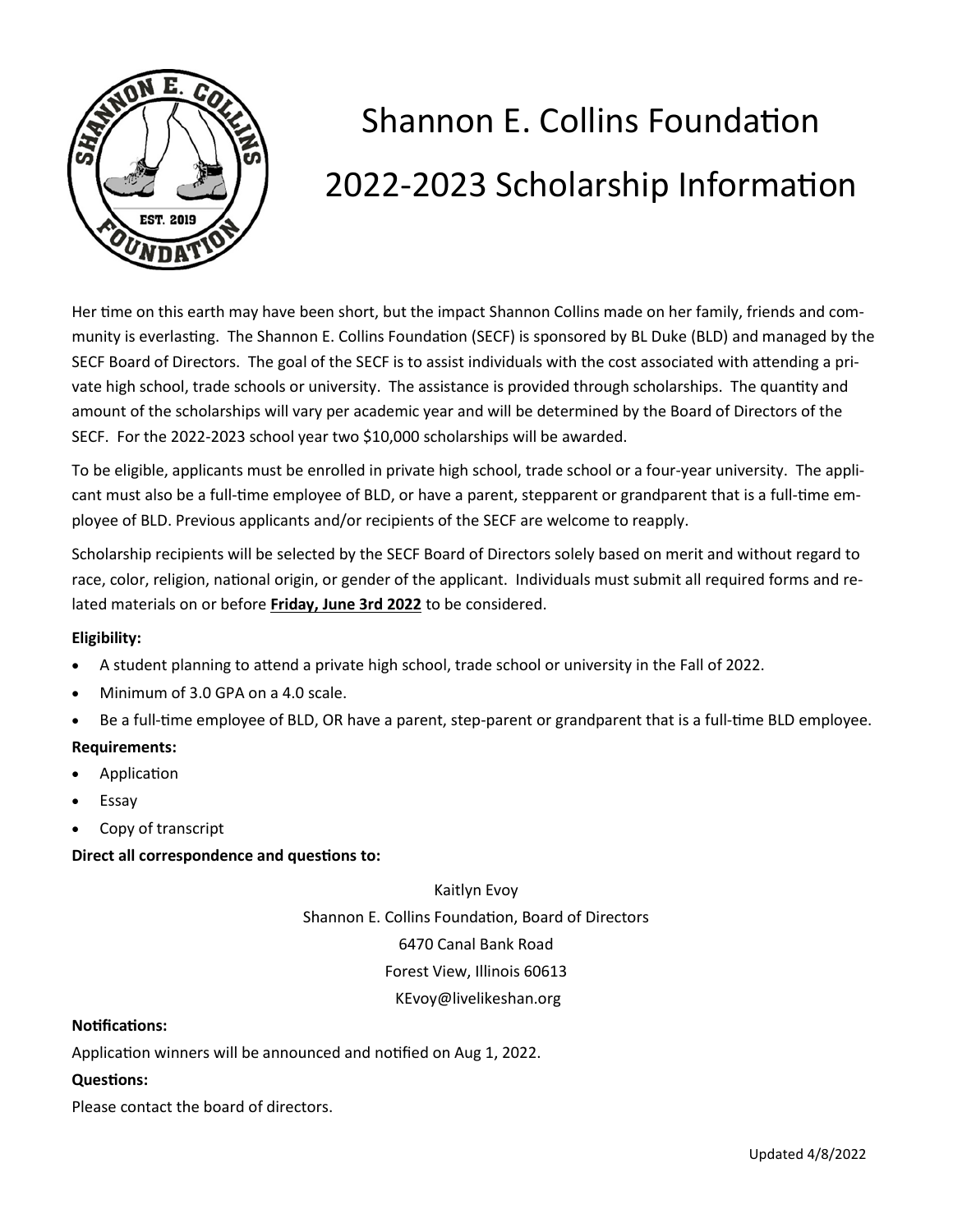| Name:                                                                            |       |                     |                  |
|----------------------------------------------------------------------------------|-------|---------------------|------------------|
| Last                                                                             | First | MI                  | <b>Birthdate</b> |
|                                                                                  |       |                     | MM/DD/YY         |
| School currently attending:                                                      |       | <b>Current GPA:</b> |                  |
|                                                                                  |       |                     |                  |
| High School/Trade School/University you plan to attend in 2022-2023 school year: |       |                     |                  |
|                                                                                  |       |                     |                  |
|                                                                                  |       |                     |                  |
| <b>Present Mailing Address:</b>                                                  |       |                     |                  |
| <b>Street</b>                                                                    | City  | <b>State</b>        | Zip Code         |
|                                                                                  |       |                     |                  |
| Email                                                                            |       | Telephone Number    |                  |
| BL Duke Employee's Name:                                                         |       | Relation:           |                  |
|                                                                                  |       |                     |                  |

#### **Shannon E. Collins Foundation 2022-2023 Scholarship Application Form**

#### **Essay Questions (select one):**

- $\Diamond$  Tell us about yourself. Why are you applying to this scholarship, and why do you think you should be selected?
- $\Diamond$  How will you change your field or industry that you are studying or plan to study?
- What challenges have you overcome?
- What's the best advice you've ever gotten?
- $\Diamond$  Profile a person or event that has influenced you and explain how this has made an impact on your life.

**Essay response (650 word maximum) must be submitted alongside the application and other supporting materials. Essay should be typed.**